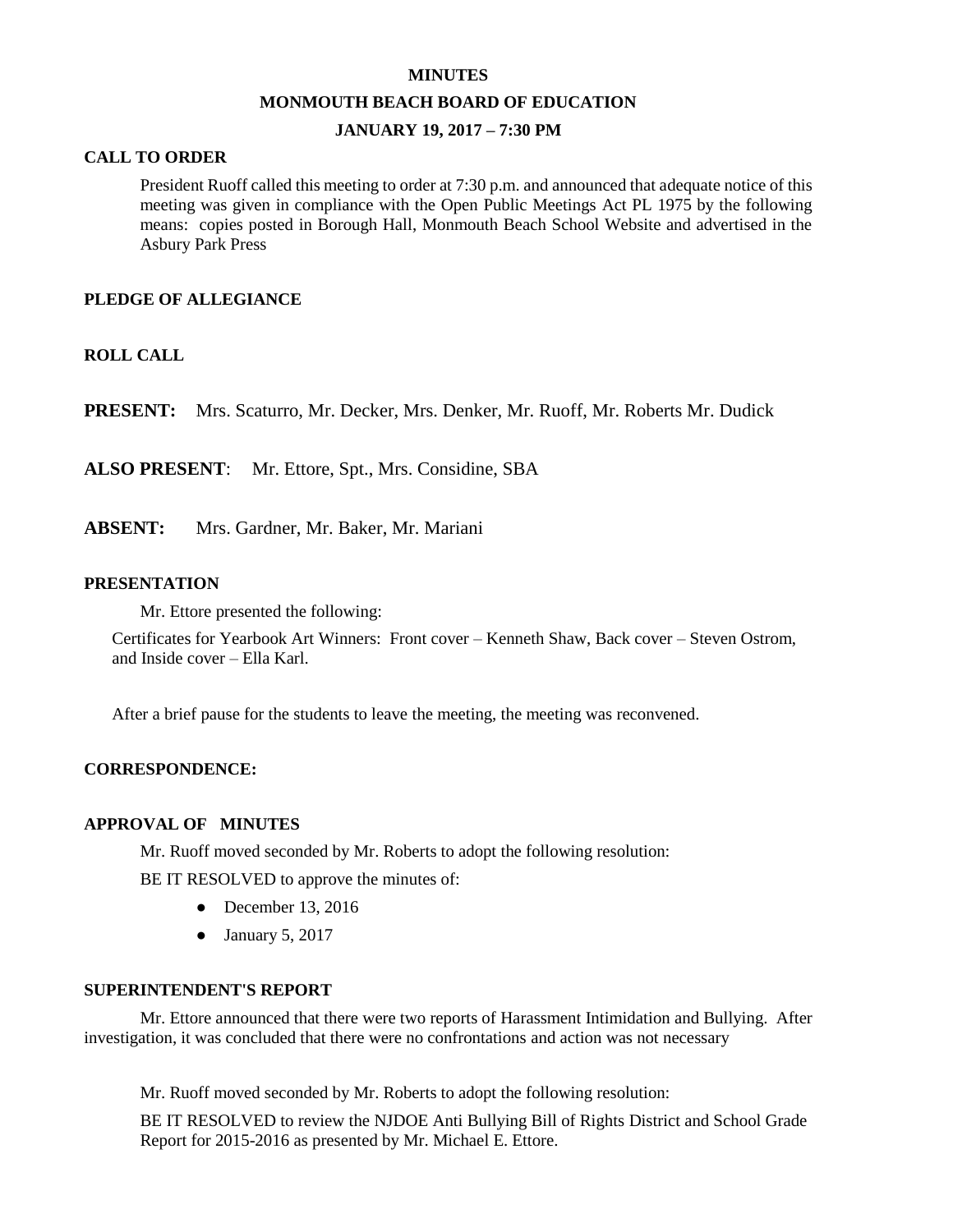Mr. Ruoff moved seconded by Mr. Roberts to adopt the following resolution:

BE IT RESOLVED to approve the following:

## **STATISTICAL INFORMATION**

## **Student Enrollment as of December 23, 2016**

| Preschool - Mrs. Pennell                 |       | 12       |
|------------------------------------------|-------|----------|
| Kindergarten - 1 Mrs. Marino             |       | 17       |
| Grade 1 - 1 Mrs. Gallo                   |       | 10       |
| Grade 1 - 2 Mrs. Sheridan                |       | 10       |
| Grade 2 - 1 Mrs. Pietz                   |       | 08       |
| Grade 2 - 2 Ms. Poznak                   |       | 08       |
| Grade 3 - 1 Ms. Albert                   |       | 12       |
| Grade 3 - 2 Ms. O'Neill                  |       | 15       |
| Grade 4 - 1 Mrs. Brown                   |       | 14       |
| Grade 4 - 2 Mrs. Santry                  |       | 13       |
| Grade 5 - 1 Mrs. Vaccarelli              |       | 14       |
| Grade 5 - 2 Mr. Vastano                  |       | 14       |
| Grade 6 - 1 Mrs. Mahoney                 |       | 14       |
| Grade 6 - 2 Mrs. Silakowski              |       | 13       |
| Grade 7 - 1 Mrs. Sullivan                |       | 18       |
| Grade 7 - 2 Mr. Vincelli                 |       | 18       |
| Grade 8 - 1 Mrs. Maxcy                   |       | 15       |
| Grade 8 - 2 Mrs. McMahon                 |       | 15       |
|                                          | Total | 240      |
| Special Education (Out of District): 3   |       |          |
| One student in the following placements: |       |          |
| Oceanport Schools (2)                    |       |          |
| Harbor School (1)                        |       |          |
| <b>Student Attendance</b>                |       |          |
| September                                | 99%   | February |
| October                                  | 97%   | March    |
| November                                 | 95%   | April    |
| December                                 | 94.5% | May      |
| January                                  |       | June     |
|                                          |       |          |
| <b>Staff Attendance</b>                  |       |          |
| September                                | 96.5% | February |
| October                                  | 99%   | March    |
| November                                 | 98.5% | April    |
| December                                 |       |          |
|                                          | 93.5% | May      |
| January                                  |       | June     |

# Fire Drills

December 14, 2016 at 11:30 a.m.

## Security Drill

December 22, 2016 at 2:00 p.m. – Active Shooter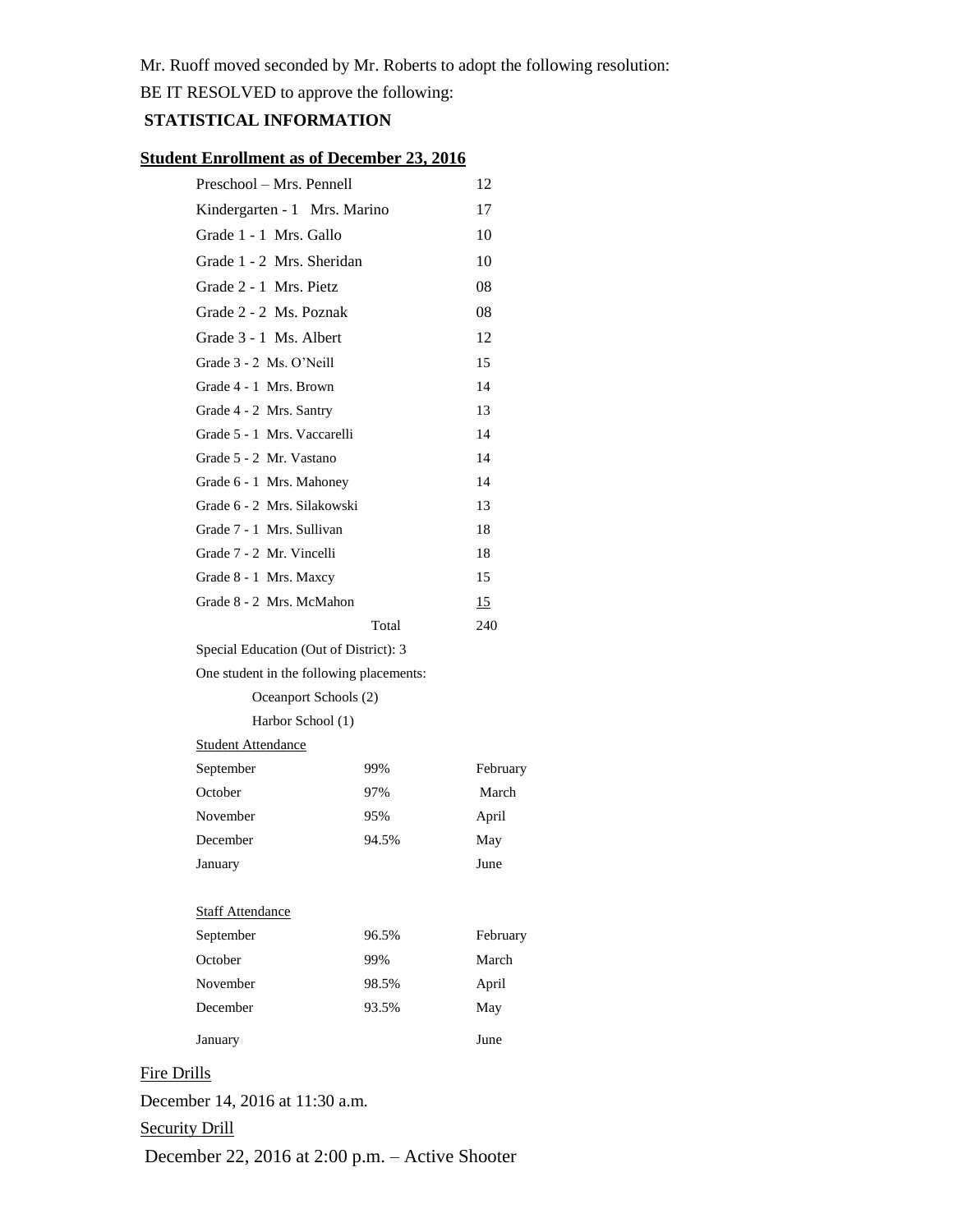### **PUBLIC DISCUSSION**

In compliance with Open Public Meetings Act PL 1975, Chapter 10:4-12 subsection b, - A public body may exclude the public only from that portion of a meeting at which the public body discusses any matter involving the employment, appointment, termination of employment, terms and conditions of employment evaluation of the performance of promotion or discipline of any specific prospective public officer or employees or current public offer or employee employed or appointed by the public body, unless all the individual employees or appointees whose rights could be adversely affected request in writing that such matter or matters be discussed at a public meeting. As per Board Bylaws, 0167, public participation in Board Meetings, such remarks are to be limited to five minutes duration. The Board of Education, though affording the opportunity for members of the public to comment will not engage and/or make remarks concerning matters of student confidentiality and/or matters of personnel wherein employees of the District have not been given notice of the Board's intent to discuss their terms and conditions of employment. Members of the public are reminded that though they are afforded the opportunity to address the Board, they are not given license to violate the laws of slander. Comments made by members of the public that are not in keeping with the orderly conduct of a public meeting will be asked to yield the floor and if they fail to do so may be subject to charges under New Jersey statues associated with disruption of a public meeting.

There were approximately 9 people present. Teja Anderson, from the Link Newspaper noted her last article on Ms. O'Neill, Teacher of the Year.

### **PTO UPDATE**

Mrs. Quattrochi, PTO President, reported their budget was fluid and would be meeting next week to discuss future needs of the school and what they can do to help

### **FINANCE**

Leo Decker, Chair

David Baker, Steve Mariani, Chris Dudick

Mr. Decker moved seconded by Mr. Roberts to adopt the following resolution: BE IT RESOLVED to approve the following financial reports:

- Report of the Board Secretary December 31, 2016 Cash Balances:
	- **December**

| Fund 10 |     | \$2,516,700.66 |
|---------|-----|----------------|
| Fund 20 | \$  | 18,459.68      |
| Fund 30 | \$. | 52,613.15      |
| Fund 40 | \$  |                |
| Fund 50 | S   | 10.477.02      |
| Fund 60 | S   | 42,227.09      |

- Reconciliation Report for December
- December Payroll
- January bill list in the amount of \$99,272.83

In accordance with the reports attached:

Pursuant to NJAC 6:l20-2.13(d), I certify as of December 31, 2016 no budgetary line item account has been over expended in violation of NJAC 6:20-22.13 (ad). I hereby certify that all of the above information is correct.

#### Board Certification:

Pursuant to NJAC 6:20-2.3 (e), we certify that as of December 31, 2016 after review of the Secretary's Monthly Report and upon consultation with the appropriate district officials, that to the best of our knowledge, no major account or fund has been over expended in violation of NJAC 6:230-22.13(b) and that sufficient funds are available to meet the district's financial obligations for the remainder of the fiscal year.

**YES:** Mrs. Scaturro, Mr. Decker, Mrs. Denker, Mr. Ruoff, Mr. Roberts Mr. Dudick

Mr. Decker moved seconded by Mr. Roberts to adopt the following resolution: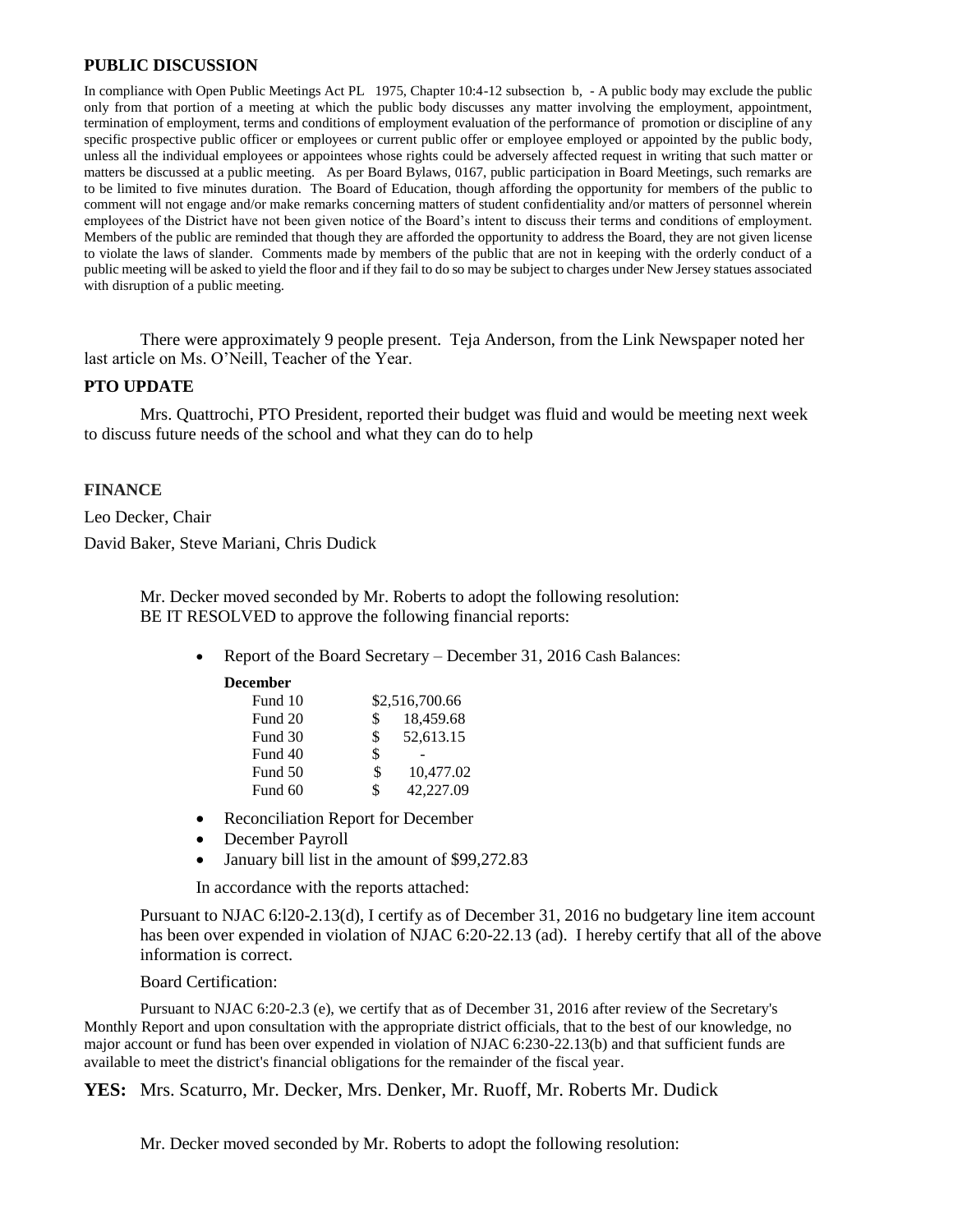BE IT RESOLVED to retroactively approve agreement with Aramark/Shore Regional School District to provide custodial services for the Monmouth Beach School at an annual cost (July 1, 2016 through June 30, 2017) of \$32,000

**YES:** Mrs. Scaturro, Mr. Decker, Mrs. Denker, Mr. Ruoff, Mr. Roberts Mr. Dudick

## **PERSONNEL**

Sandi Gardner Chair,

Kathy Denker, David Roberts, Kelly Scaturro

Mrs. Scaturro moved seconded by Mr. Decker to adopt the following resolution:

BE IT RESOLVED to approve the following teacher/admin workshops:

- Retroactively approved Meghan Vaccarelli and Rianne Albert to attend NJPSA Formative Assessment Data workshop on January 13, 2017 at a cost of \$149.00 each.
- Greg Zweemer and Dina LoPiccolo to attend Techspo workshop in Atlantic City on January 27, 2017 at a cost of \$275.00 per person.
- Greg Zweemer and Joshua DeSantis to attend mandatory Pearson Regional Training workshop for PARCC on February 15, 2017 at no cost.
- Joshua DeSantis to attend Gang Awareness Training at the Monmouth County Prosecutor's office on February 3, 2017 at no cost.
- Meghan Vaccarelli to attend a Brookdale Education Network workshop as an instructor on Differentation on February 24, 2017 at no cost.
- Susan Gillick to attend NJSSNA Spring Conference on March 25, 2017 at a cost of \$199.
- Tina Freglette to attend Pesi Rehab Dyslexia workshop on February 27, 2017

**YES:** Mrs. Scaturro, Mr. Decker, Mrs. Denker, Mr. Ruoff, Mr. Roberts Mr. Dudick

Mrs. Scaturro moved seconded by Mr. Roberts to adopt the following resolution:

BE IT RESOLVED to approve Anthony Gizzi from Brookdale Community College to complete a 60 hour field observation (15 weeks) with Mr. Jason Vastano in his fifth grade classroom.

**YES:** Mrs. Scaturro, Mr. Decker, Mrs. Denker, Mr. Ruoff, Mr. Roberts Mr. Dudick

Mrs. Scaturro moved seconded by Mr. Roberts to adopt the following resolution:

BE IT RESOLVED to approve Erin Deininger to provide 5 hours a week of ELA and Social Studies home instruction to student ID 910 for a period of 30 days, retroactively effective January 9, 2017 at a contracted rate of \$50.00/hour.

**YES:** Mrs. Scaturro, Mr. Decker, Mrs. Denker, Mr. Ruoff, Mr. Roberts Mr. Dudick

## **CURRICULUM AND INSTRUCTION**

Chair Kathleen Denker Kelly Scaturro, Sandi Gardner, David Roberts

Mrs. Denker moved seconded by Mr. Roberts to adopt the following resolution: BE IT RESOLVED to approve Monmouth Beach School District Midyear Curriculum Writing/Revising:

• English Language Arts K-8 Up to 9 staff members not to exceed \$3,735 (74.7 hours in total  $\omega$  \$50/hr., 8.3 hours each staff member) Grade K - Rachel Mogavero (8.3 hours @ \$50 per hour)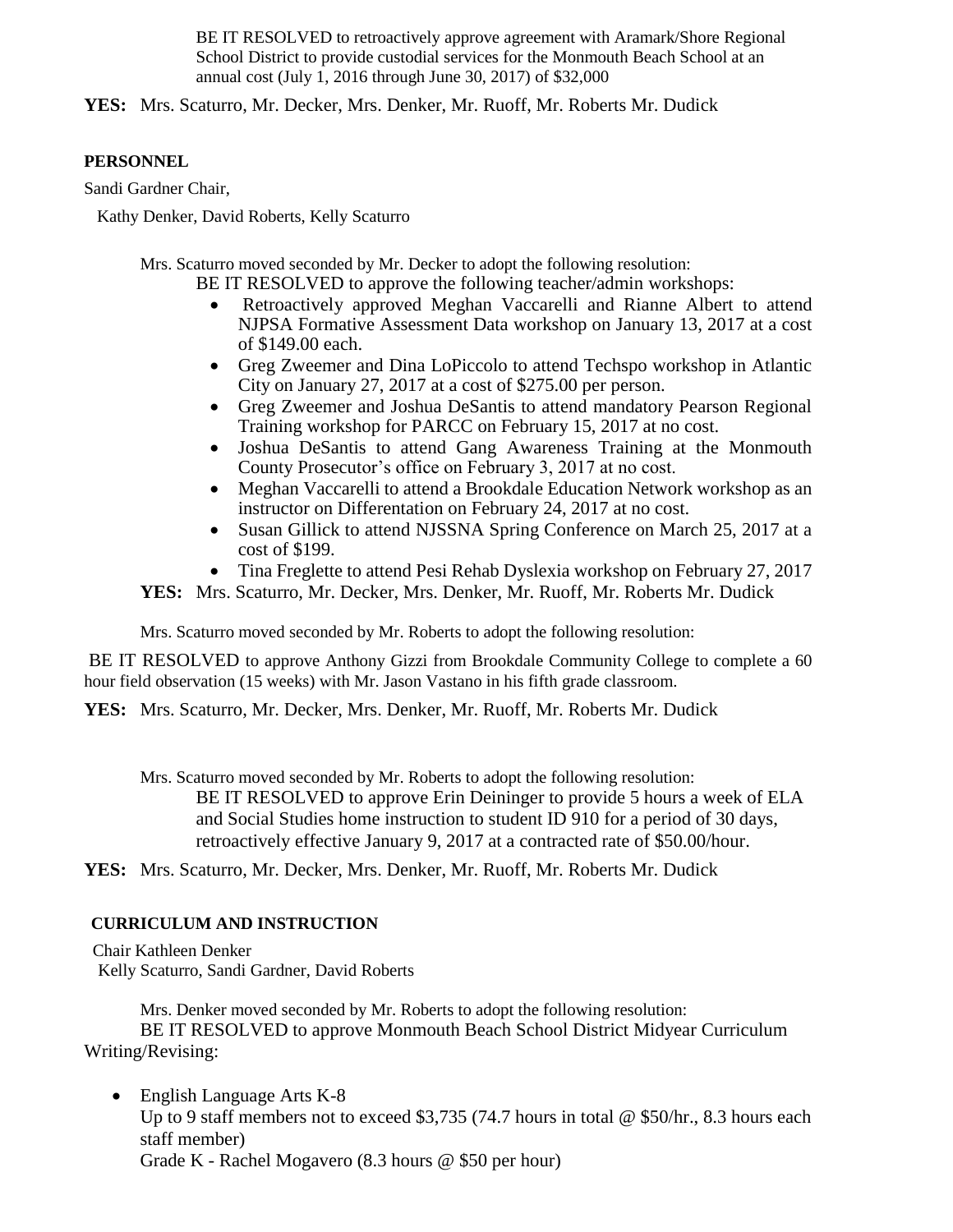- Grade 1 Kara Sheridan (8.3 hours @ \$50 per hour)
- Grade 2 Nancy Pietz (8.3 hours @ \$50 per hour)
- Grade 3 Erin Deininger (8.3 hours @ \$50 per hour)
- Grade 4 Katherine Bazley (8.3 hours @ \$50 per hour)
- Grade 5 Meghan Vaccarelli (8.3 hours @ \$50 per hour)
- Grade 6 Jacki Fuchs (8.3 hours @ \$50 per hour)
- Grade 7 Alison McMahon (8.3 hours @ \$50 per hour)
- Grade 8 Alison McMahon (8.3 hours @ \$50 per hour)
- $\bullet$  Mathematics K-8

Up to 9 staff members not to exceed \$3,735 (74.7 hours in total  $\omega$  \$50/hr., 8.3 hours each staff member)

- Grade K Kara Sheridan (8.3 hours @ \$50 per hour)
- Grade 1 Kara Sheridan (8.3 hours @ \$50 per hour)
- Grade 2 Kory Poznak (8.3 hours @ \$50 per hour)
- Grade 3 Nancy Pietz (8.3 hours @ \$50 per hour)
- Grade 4 Rachel Mogavero (8.3 hours @ \$50 per hour)
- Grade 5 Jason Vastano (8.3 hours @ \$50 per hour)
- Grade 6 Katherine Bazley (8.3 hours @ \$50 per hour)
- Grade 7 Katherine Bazley (8.3 hours @ \$50 per hour)
- Grade 8 Jacki Fuchs (8.3 hours @ \$50 per hour)
- Social Studies K-8

Up to 9 staff members not to exceed \$3,735 (74.7 hours in total  $\omega$  \$50/hr., 8.3 hours each staff member)

- Grade K Jacki Fuchs (8.3 hours @ \$50 per hour)
- Grade 1 Kara Sheridan (8.3 hours @ \$50 per hour)
- Grade 2 Nancy Pietz (8.3 hours @ \$50 per hour)
- Grade 3 Erin Deininger (8.3 hours @ \$50 per hour)
- Grade 4 Meghan Vaccarelli (8.3 hours @ \$50 per hour)
- Grade 5 Meghan Vaccarelli (8.3 hours @ \$50 per hour)
- Grade 6 Peter Vincelli (8.3 hours @ \$50 per hour)
- Grade 7 Peter Vincelli (8.3 hours @ \$50 per hour)
- Grade 8 Peter Vincelli (8.3 hours @ \$50 per hour)

## **Total for Curriculum is \$11,205**

**YES:** Mrs. Scaturro, Mr. Decker, Mrs. Denker, Mr. Ruoff, Mr. Roberts Mr. Dudick

Mrs. Denker moved seconded by Mrs. Scaturro adopt the following resolution:

BE IT RESOLVED to approve Monmouth Beach School District's Professional Development Contracts through shared purchases for the 2016-2017 school year:

- Tamka Educational Products LLC Toby Karten \$868
- Center for Applied Linguistics \$1,016
- Lindstrom Learning \$696
- Kiker Learning \$958
- Learning Plus LLC \$522
- NJ Coalition for Inclusive Education Inc. \$550
- Teach 2 Teach LLC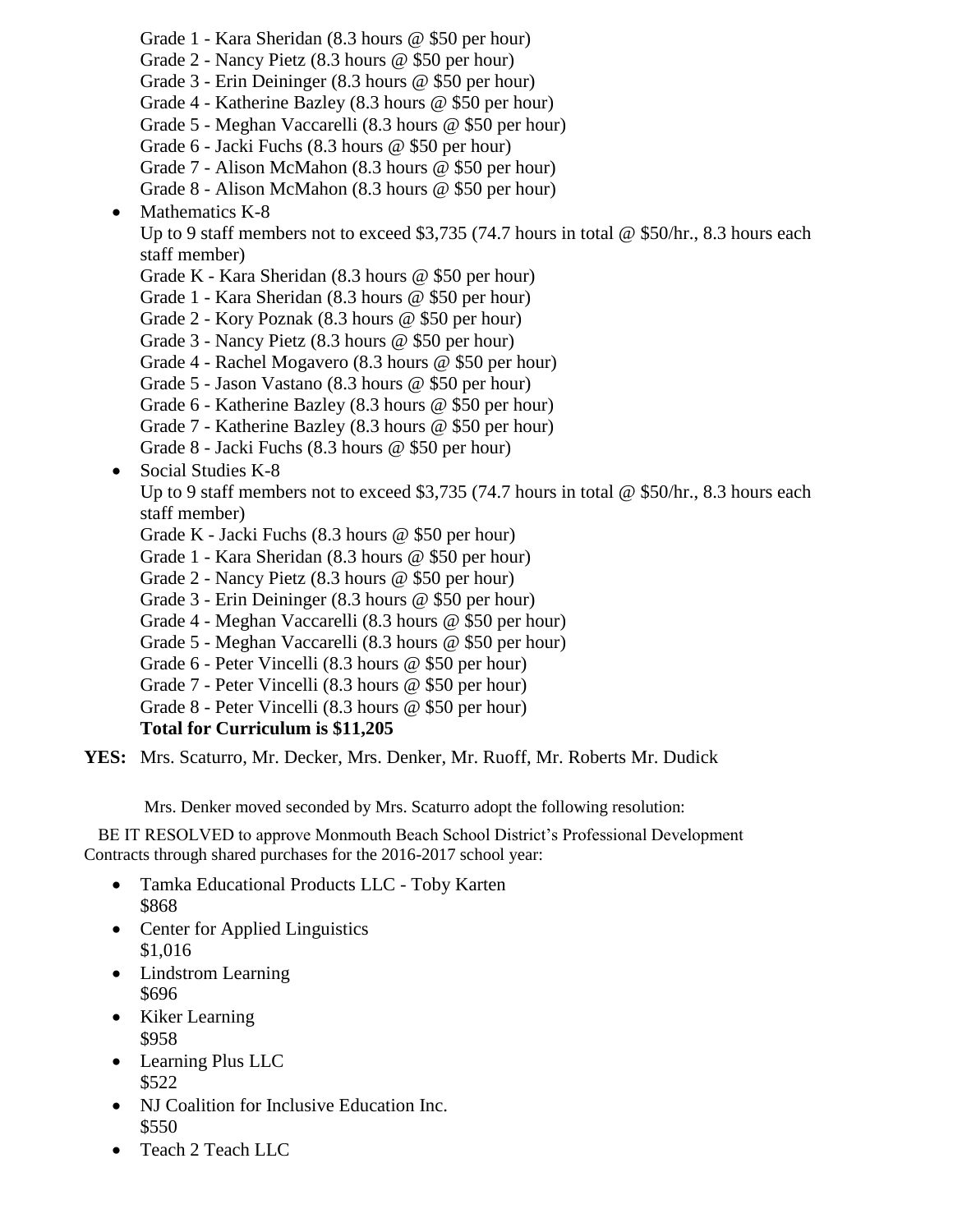\$522

- Robert D. Hassler Consultant \$868
- **YES:** Mrs. Scaturro, Mr. Decker, Mrs. Denker, Mr. Ruoff, Mr. Roberts Mr. Dudick

Mrs. Denker moved seconded by Mrs. Scaturro to adopt the following resolution: BE IT RESOLVED to approve Shore Consortium for the Gifted and Talented Agreement to participate for the Music and Movies Convocation – Grade 7, Middletown Arts Center on March 23 & March 24 at a cost of \$1,800.00 for twelve students.

**YES:** Mrs. Scaturro, Mr. Decker, Mrs. Denker, Mr. Ruoff, Mr. Roberts Mr. Dudick

### **BUILDING AND GROUNDS**

### David Baker, Chair

Chris Dudick, Leo Decker, Steve Mariani

Mr. Dudick moved seconded by Mr. Decker to adopt the following resolution:

BE IT RESOLVED to approve the following Building Use Application Form:

- Mr. Kammerer to host Jump for Heart on March 7, 2017 from 2:45 p.m. 3:45 p.m. in the gym. All proceeds will benefit the American Heart Association.
- PTO to hold meetings for the School Newspaper, for grades  $5 8$ , every Friday in the library from 2:45 p.m.  $-$  3:45 p.m. from January 20 through May 26, 2017.

## **POLICY**

Mrs. Ruoff moved seconded by Mrs. Scaturro adopt the following resolution: BE IT RESOLVED to approve first reading on the following Policies and Regulations:

| 1510 $P & R$ | Americans with Disabilities Act (M) (Revised)                         |
|--------------|-----------------------------------------------------------------------|
| 2415.30 P    | Title I - Educational Stability for Children in Foster Care (M) (New) |
| 2418 P & R   | Section 504 of the Rehabilitation Act of 1973 -- Students (M) (New)   |
| 5116 P & R   | Education of Homeless Children (Revised)                              |
| 5330.04 P    | Administering an Opioid Antidote (New)                                |
| 8330 P & R   | Student Records (M) (Revised)                                         |

## **GENERAL ITEMS**

Future meeting dates:

▪ Thursday, February 16, 2016 at 7:30 p.m.

## **EXECUTIVE SESSION**

Mr. Ruoff moved seconded by Mr. Decker to adopt the following resolution at 8:00 p.m.

BE IT RESOLVED that pursuant to the Open Public Meetings act of 1975, the board is now going into Executive Session to discuss matters relating to: